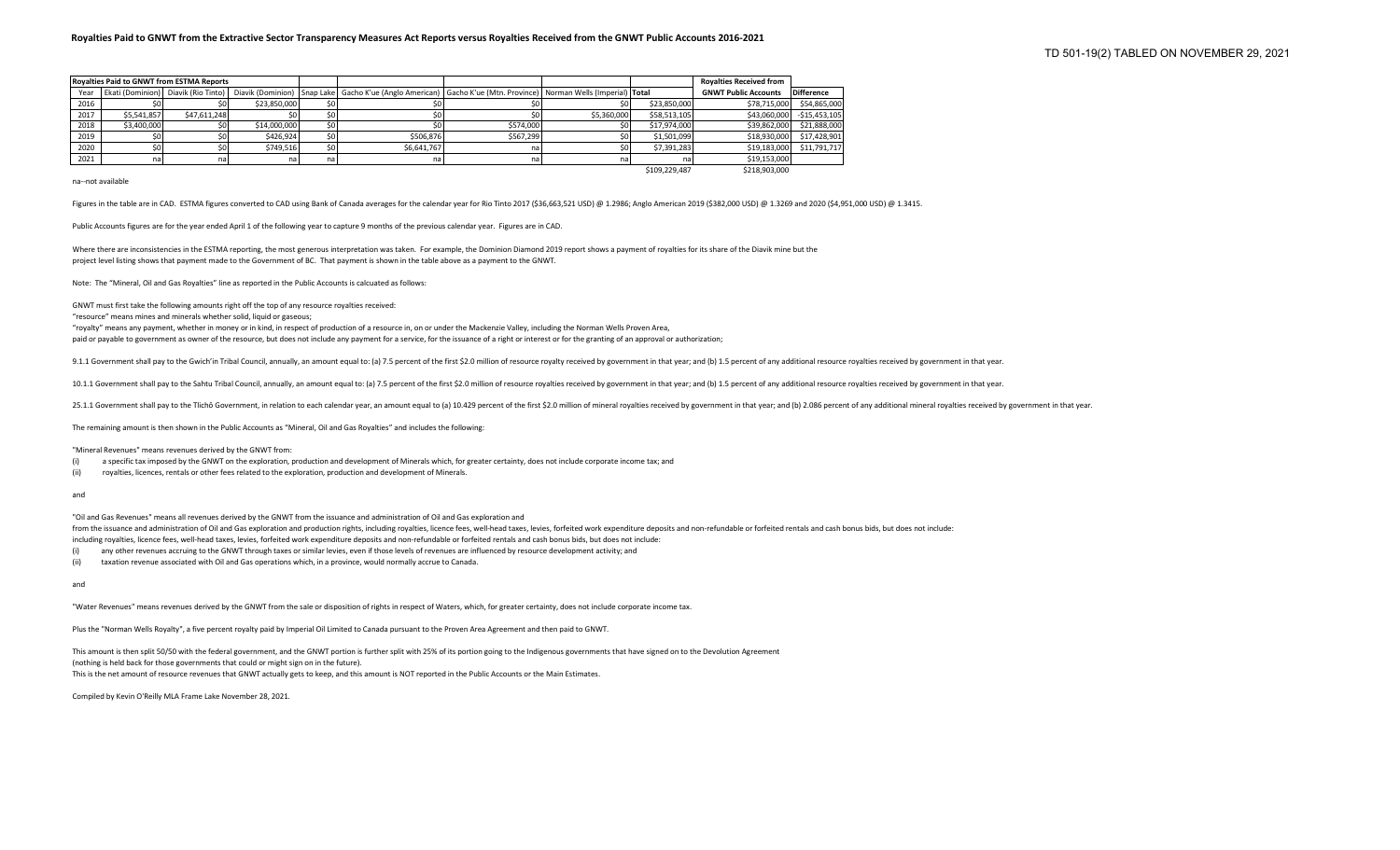#### **Government Revenues as Reported in the** *Extractive Sector Transparency Measures Act* **Annual Reports from Dominion Diamond (Ekati)**

| <b>Government Entity</b>                 |           |                     |         | 2016 Taxes 2016 Royalties 2016 Fees 2016 Bonuses 2016 Infrastructure 2016 Total 2017 Taxes 2017 Royalties 2017 Fees 2017 |                               |                     |                |                       | 2017 Total 2018 Taxes 2018 Royalties 2018 Fees 2018 Total 2019 Taxes 2019 Royalties 2019 Fees 2019 |  |                                           |  |                                 | 2020 Taxes 2020 Royalties 2020 Fees 2020 Total |                      |
|------------------------------------------|-----------|---------------------|---------|--------------------------------------------------------------------------------------------------------------------------|-------------------------------|---------------------|----------------|-----------------------|----------------------------------------------------------------------------------------------------|--|-------------------------------------------|--|---------------------------------|------------------------------------------------|----------------------|
|                                          |           |                     |         | Improvement                                                                                                              |                               |                     | Infrastructure |                       |                                                                                                    |  |                                           |  |                                 |                                                |                      |
|                                          |           |                     |         | Payments                                                                                                                 |                               |                     | Improvement    |                       |                                                                                                    |  |                                           |  |                                 |                                                |                      |
| Government of Canada                     |           |                     |         |                                                                                                                          |                               |                     |                |                       |                                                                                                    |  |                                           |  |                                 |                                                |                      |
| Government of the NWT                    |           |                     |         |                                                                                                                          |                               |                     |                |                       |                                                                                                    |  |                                           |  |                                 |                                                |                      |
| <b>Tlicho Government</b>                 |           |                     |         |                                                                                                                          |                               |                     |                |                       |                                                                                                    |  |                                           |  |                                 |                                                |                      |
| North Slave Metis Alliance               |           |                     |         |                                                                                                                          |                               |                     |                |                       |                                                                                                    |  |                                           |  |                                 |                                                |                      |
| Kitimeot Inuit Association               |           |                     |         |                                                                                                                          |                               |                     |                |                       |                                                                                                    |  |                                           |  |                                 |                                                |                      |
| Lutsel K'e Dene First Nation             |           |                     |         |                                                                                                                          |                               |                     |                |                       |                                                                                                    |  |                                           |  |                                 |                                                |                      |
| Yellowknive Dene First Nation            |           |                     |         |                                                                                                                          |                               |                     |                |                       |                                                                                                    |  |                                           |  |                                 |                                                |                      |
| Akaitcho Treaty (3320588 Canada Limited) |           |                     |         |                                                                                                                          |                               |                     |                |                       |                                                                                                    |  |                                           |  |                                 |                                                |                      |
| Total                                    | 9,160,000 | 3,400,000 1,610,000 | 160,000 |                                                                                                                          | 110,000 14,440,000 36,444,370 | 5,541,857 4,827,366 |                | 46,813,593 40,765,117 |                                                                                                    |  | 3,400,000 5,832,729 49,997,846 18,239,128 |  | 7,777,616 26,016,744 11,042,793 |                                                | 5,218,856 16,261,649 |

#### **Government Revenues as Reported in the** *Extractive Sector Transparency Measures Act* **Annual Reports from Dominion Diamond (Diavik--Dominion has a 40% share in the Joint Venture)**

| <b>Government Entity</b>                 |            |            |         |        | 2016 Taxes 2016 Royalties 2016 Fees 2016 Bonuses 2016 Infrastructure 2016 Total 2017 Taxes 2017 Royalties 2017 Fees 2017 |            |           |           |                |           |            |            |         |         | 2017 Total 2018 Taxes 2018 Royalties 2018 Fees 2018 Total 2019 Taxes 2019 Royalties 2019 Fees 2019 Total 2020 Taxes 2020 Royalties 2020 Fees 2020 Fees 2020 Fees 2020 Fees 2020 Fees 2020 |         |
|------------------------------------------|------------|------------|---------|--------|--------------------------------------------------------------------------------------------------------------------------|------------|-----------|-----------|----------------|-----------|------------|------------|---------|---------|-------------------------------------------------------------------------------------------------------------------------------------------------------------------------------------------|---------|
|                                          |            |            |         |        | Improvement                                                                                                              |            |           |           | Infrastructure |           |            |            |         |         |                                                                                                                                                                                           |         |
|                                          |            |            |         |        | Payments                                                                                                                 |            |           |           | Improvement    |           |            |            |         |         |                                                                                                                                                                                           |         |
|                                          |            |            |         |        |                                                                                                                          |            |           |           | Payments       |           |            |            |         |         |                                                                                                                                                                                           |         |
| Government of Canada                     |            |            |         |        |                                                                                                                          |            |           |           |                |           |            |            |         |         |                                                                                                                                                                                           |         |
| Government of the NWT                    |            |            |         |        |                                                                                                                          |            |           |           |                |           |            |            |         |         |                                                                                                                                                                                           |         |
| <b>Tlicho Government</b>                 |            |            |         |        |                                                                                                                          |            |           |           |                |           |            |            |         |         |                                                                                                                                                                                           |         |
| North Slave Metis Alliance               |            |            |         |        |                                                                                                                          |            |           |           |                |           |            |            |         |         |                                                                                                                                                                                           |         |
| Kitimeot Inuit Association               |            |            |         |        |                                                                                                                          |            |           |           |                |           |            |            |         |         |                                                                                                                                                                                           |         |
| Lutsel K'e Dene First Nation             |            |            |         |        |                                                                                                                          |            |           |           |                |           |            |            |         |         |                                                                                                                                                                                           |         |
| Yellowknive Dene First Nation            |            |            |         |        |                                                                                                                          |            |           |           |                |           |            |            |         |         |                                                                                                                                                                                           |         |
| Akaitcho Treaty (3320588 Canada Limited) |            |            |         |        |                                                                                                                          |            |           |           |                |           |            |            |         |         |                                                                                                                                                                                           |         |
| Total                                    | 38,770,000 | 23,850,000 | 570,000 | 50,000 |                                                                                                                          | 63,240,000 | 3,575,056 | 2,033,141 |                | 5,608,197 | 14,000,000 | 14,000,000 | 426,924 | 426,924 | 749,516                                                                                                                                                                                   | 749,516 |

#### **Government Revenues as Reported in the** *Extractive Sector Transparency Measures Act* **Annual Reports from Dominion Diamond (Total)**

| <b>Government Entity</b>                 |            |                      |           |         | 2016 Taxes 2016 Royalties 2016 Fees 2016 Bonuses 2016 Infrastructure |                    |                               | 2016 Total 2017 Taxes 2017 Royalties 2017 Fees 2017 |           |                |            |                              | 2017 Total 2018 Taxes 2018 Royalties 2018 Fees 2018 Total 2019 Taxes 2019 Royalties 2019 Fees 2019 Total 2020 Taxes 2020 Royalties 2020 Fees 2020 Total |           |                                            |           |         |           |                                         |        |         |         |                              |
|------------------------------------------|------------|----------------------|-----------|---------|----------------------------------------------------------------------|--------------------|-------------------------------|-----------------------------------------------------|-----------|----------------|------------|------------------------------|---------------------------------------------------------------------------------------------------------------------------------------------------------|-----------|--------------------------------------------|-----------|---------|-----------|-----------------------------------------|--------|---------|---------|------------------------------|
|                                          |            |                      |           |         | Improvement                                                          |                    |                               |                                                     |           | Infrastructure |            |                              |                                                                                                                                                         |           |                                            |           |         |           |                                         |        |         |         |                              |
|                                          |            |                      |           |         | Payments                                                             |                    |                               |                                                     |           | Improvement    |            |                              |                                                                                                                                                         |           |                                            |           |         |           |                                         |        |         |         |                              |
|                                          |            |                      |           |         |                                                                      |                    |                               |                                                     |           | Payments       |            |                              |                                                                                                                                                         |           |                                            |           |         |           |                                         |        |         |         |                              |
| Government of Canada                     | 36,340,000 | 3.400.000            |           |         |                                                                      | 110,000 39,850,000 | 25,055,324                    |                                                     | 65,561    |                | 25.120.885 |                              |                                                                                                                                                         | 77.261    | 77,261                                     | 4,799,663 |         | 100,566   | 4,900,229                               |        |         | 58,401  | 58,401                       |
| Government of the NWT                    | 11,590,000 | 23.850.000           | 2,180,000 | 210,000 |                                                                      | 37,830,000         | 14,964,101                    | 3,399,500 2,177,699                                 |           |                |            | 30,090 20,571,390 28,837,437 |                                                                                                                                                         |           | 17,400,000 2,419,003 48,656,440 12,804,850 |           |         |           | 2,373,856 15,178,706 10,975,873         |        | 749.516 |         | 227,100 11,952,489           |
| SubTotal (Public Government)             | 47.930.000 | 27,250,000 2,180,000 |           | 210,000 |                                                                      | 110,000 77,680,000 | 40,019,425                    | 3,399,500 2,243,260                                 |           |                |            | 45,662,185 28,837,437        |                                                                                                                                                         |           | 17,400,000 2,496,264 48,733,701 17,604,513 |           |         |           | 2,474,422 20,078,935                    |        |         |         |                              |
|                                          |            |                      |           |         |                                                                      |                    |                               |                                                     |           |                |            |                              |                                                                                                                                                         |           |                                            |           |         |           |                                         |        |         |         |                              |
| <b>Tlicho Government</b>                 |            |                      |           |         |                                                                      |                    |                               | 1.724.476 2.523.952                                 |           |                | 4.248.428  |                              |                                                                                                                                                         | 2.085.917 | 2.085.917                                  |           |         | 2.146.080 | 2.146.080                               |        |         |         | 1,933,192 1,933,192          |
| North Slave Metis Alliance               |            |                      |           |         |                                                                      |                    |                               | 417.881                                             | 203,242   |                | 621.123    |                              |                                                                                                                                                         | 456.105   | 456.105                                    |           |         | 537.901   | 537,901                                 |        |         | 463.586 | 463,586                      |
| Kitimeot Inuit Association               |            |                      |           |         |                                                                      |                    |                               |                                                     | 158,432   |                |            | 158,432 11,883,089           |                                                                                                                                                         |           | 734 11.883.823                             |           |         |           |                                         |        |         |         |                              |
| Kugkluktuk Government                    |            |                      |           |         |                                                                      |                    |                               |                                                     |           |                |            |                              |                                                                                                                                                         | 515,412   | 515.412                                    |           |         | 595,412   | 595,412                                 |        |         | 429.144 | 429,144                      |
| Lutsel K'e Dene First Nation             |            |                      |           |         |                                                                      |                    |                               |                                                     | 203,387   |                | 203,387    |                              |                                                                                                                                                         | 105.266   | 105,266                                    |           |         | 107,446   | 107.446                                 |        |         | 1.928   | 1,928                        |
| Yellowknive Dene First Nation            |            |                      |           |         |                                                                      |                    |                               |                                                     | 453.507   |                | 453.507    |                              |                                                                                                                                                         | 4.543     | 4.543                                      |           |         | 78,200    | 78,200                                  |        |         | 2.690   | 2,690                        |
| Akaitcho Treaty (3320588 Canada Limited) |            |                      |           |         |                                                                      |                    |                               |                                                     | 1,325,072 |                | 1,325,072  | 37.670                       |                                                                                                                                                         | 21,537    | 59,207                                     |           |         | 1,367,950 | 1,367,950                               |        |         |         | 1,396,111 1,396,111          |
| Community Government of Behchoko         |            |                      |           |         |                                                                      |                    |                               | 75,000                                              | 500       |                | 75,500     |                              |                                                                                                                                                         | 500       | 500                                        | 67,000    |         | 500       | 67,500                                  |        |         |         |                              |
| Community Government of Gameti           |            |                      |           |         |                                                                      |                    |                               |                                                     | 20,500    |                | 20,500     |                              |                                                                                                                                                         | 25,500    | 25,500                                     |           |         | 20,500    | 20,500                                  |        |         |         |                              |
| Deninu K'ue First Nation                 |            |                      |           |         |                                                                      |                    |                               | 2.807                                               | 38,804    |                | 41.611     |                              |                                                                                                                                                         | 26,940    | 26,940                                     |           |         | 25,500    | 25,500                                  |        |         | 3,838   | 3,838                        |
| Fort Resolution Metis Council            |            |                      |           |         |                                                                      |                    |                               |                                                     | 32,882    |                | 32,882     |                              |                                                                                                                                                         | 9,578     | 9,578                                      |           |         | 500       | 500                                     |        |         | 3,838   | 3,838                        |
| Skills Canada NWT/NU                     |            |                      |           |         |                                                                      |                    |                               |                                                     | 65,000    |                | 65,000     |                              |                                                                                                                                                         | 50,000    | 50,000                                     |           |         | 65,000    | 65,000                                  |        |         |         |                              |
| City of Yellowknife                      |            |                      |           |         |                                                                      |                    |                               |                                                     | 1.027     |                | 1.027      |                              |                                                                                                                                                         | 5.974     | 5,974                                      | 19,870    |         | 5,376     | 25,246                                  | 55,512 |         | 600     | 56,112                       |
| NWT and Nunavut Chamber of Mines         |            |                      |           |         |                                                                      |                    |                               |                                                     | 20,790    |                | 20,790     |                              |                                                                                                                                                         | 28,458    | 28,458                                     |           |         | 24,425    | 24,425                                  |        |         | 15,750  | 15,750                       |
| City of Calgary                          |            |                      |           |         |                                                                      |                    |                               |                                                     |           |                |            | 6.921                        |                                                                                                                                                         |           | 6.921                                      | 878       |         |           | 878                                     | 798    |         |         | 798                          |
| Government of Alberta                    |            |                      |           |         |                                                                      |                    |                               |                                                     |           |                |            |                              |                                                                                                                                                         |           |                                            | 494.933   |         |           | 494.933                                 | 1.355  |         |         | 1,355                        |
| Government of British Columbia           |            |                      |           |         |                                                                      |                    |                               |                                                     |           |                |            |                              |                                                                                                                                                         |           |                                            |           | 426.924 |           | 426.924                                 |        |         |         |                              |
| Government of the United Kingdom         |            |                      |           |         |                                                                      |                    |                               |                                                     |           |                |            |                              |                                                                                                                                                         |           |                                            | 51.933    |         |           | 51.933                                  |        |         |         |                              |
| <b>GNWT Workers Compensation</b>         |            |                      |           |         |                                                                      |                    |                               |                                                     |           |                |            |                              |                                                                                                                                                         |           |                                            |           |         | 328,403   | 328,403                                 |        |         | 682.679 | 682,679                      |
| Republic of Cyprus                       |            |                      |           |         |                                                                      |                    |                               |                                                     |           |                |            |                              |                                                                                                                                                         |           |                                            |           |         |           |                                         | 9.255  |         |         | 9,255                        |
| Total                                    | 47,930,000 | 27,250,000 2,180,000 |           | 210,000 |                                                                      |                    | 110,000 77,680,000 40,019,425 | 5,619,664 7,290,355                                 |           |                |            | 30,090 52,929,444 40,765,117 | 17,400,000 5,832,728 63,997,845 18,239,127                                                                                                              |           |                                            |           |         |           | 426,924 7,777,615 26,443,666 11,042,793 |        |         |         | 749,516 5,218,857 17,011,166 |

Notes: 2016 financial year is February 1, 2016 to January 31, 2017 (All figures have been rounded to the nearest \$10,000 Canadian dollars) https://arcticcanadian.ca/wp-content/uploads/2021/06/DDC-ESTMA-31-January-2017-FINA

2017 financial year is February 1, 2017 to January 31, 2018 CADollars https://arcticcanadian.ca/wp-content/uploads/2021/06/ESTMA-2017-Final-Report-Package.pdf

2018 financial year ir February 1, 2018 to December 31, 2018 CADollars https://arcticcanadian.ca/wp-content/uploads/2021/11/ESTMA-Reporting-2018-FINAL-REVISED-NOV-2021-2-KK.pdf

2019 financial year is January 1, 2019 to December 31, 2019 CADollars https://arcticcanadian.ca/wp-content/uploads/2021/06/Signed-ESTMA-Reporting-2019.pdf

2020 financial year is January 1, 2019 to December 31, 2019 CADollars https://arcticcanadian.ca/wp-content/uploads/2021/06/ESTMA-Reporting-2020-FINAL-3.pdf

Reporting on payments to Aboriginal governments began on June 1, 2017. Figures are in CAD.

In February 2021, Arctic Canadian Diamond Company Ltd. ("Arctic") acquired the Ekati Diamond Mine and associated assets and liabilities from Dominion Diamond Mines. Arctic was formed and is owned by a syndicate of investme

<https://arcticcanadian.ca/history/><br>Rio Tinto became the sole owner of Diavik Diamond Mine in the Northwest Territories of Canada on November 18, 2021. https://www.riotinto.com/news/releases/2021/Rio-Tinto-becomes-sole-owne

**Compiled by Kevin O'Reilly MLA Frame Lake November 19, 2021.**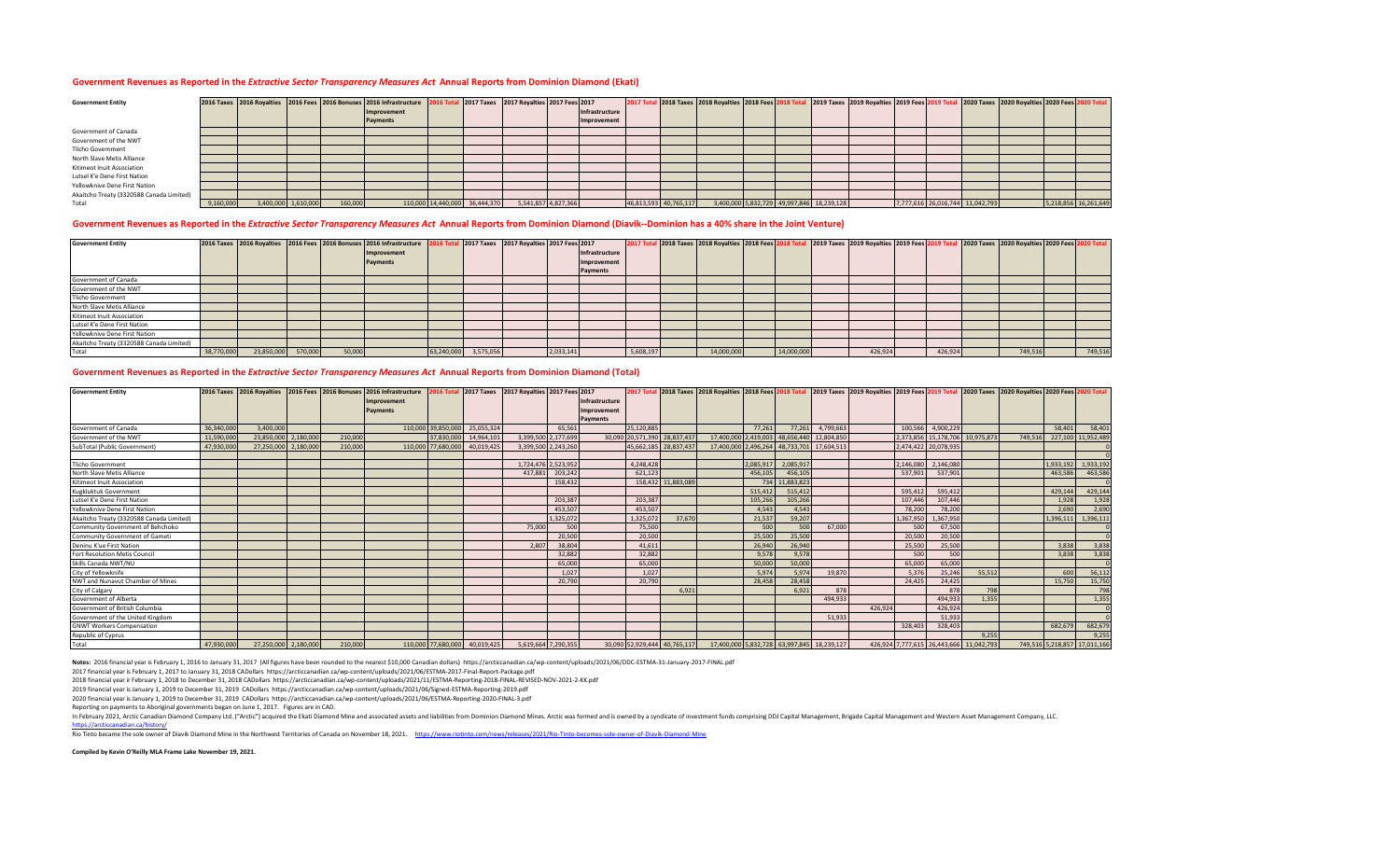### **Government Revenues as Reported in the** *Extractive Sector Transparency Measures Act* **Annual Reports from Rio Tinto (Diavik)**

| <b>Government Entity</b>      |           |  |                      | 2016 Taxes 2016 Royalties 2016 Fees 2016 Total 2017 Taxes 2017 Royalties 2017 Fees | <b>2017 Total</b>               |  |                        |              | 2018 Taxes 2018 Royalties 2018 Fees 2018 Total 2019 Taxes 2019 Royalties 2019 Fees 2019 Total 2020 Taxes |           |              |            | 2020 Royalties 2020 Fees 2020 Total |           |            |
|-------------------------------|-----------|--|----------------------|------------------------------------------------------------------------------------|---------------------------------|--|------------------------|--------------|----------------------------------------------------------------------------------------------------------|-----------|--------------|------------|-------------------------------------|-----------|------------|
|                               |           |  |                      |                                                                                    |                                 |  |                        |              |                                                                                                          |           |              |            |                                     |           |            |
|                               |           |  |                      |                                                                                    |                                 |  |                        |              |                                                                                                          |           |              |            |                                     |           |            |
| Government of Canada          |           |  |                      |                                                                                    |                                 |  |                        |              |                                                                                                          |           |              |            |                                     |           |            |
| Government of the NWT         |           |  |                      |                                                                                    |                                 |  |                        |              |                                                                                                          |           |              |            |                                     |           |            |
| <b>Tlicho Government</b>      |           |  |                      |                                                                                    |                                 |  |                        |              |                                                                                                          |           |              |            |                                     |           |            |
| North Slave Metis Alliance    |           |  |                      |                                                                                    |                                 |  |                        |              |                                                                                                          |           |              |            |                                     |           |            |
| Lutsel K'e Dene First Nation  |           |  |                      |                                                                                    |                                 |  |                        |              |                                                                                                          |           |              |            |                                     |           |            |
| Yellowknive Dene First Nation |           |  |                      |                                                                                    |                                 |  |                        |              |                                                                                                          |           |              |            |                                     |           |            |
| Total                         | 9,504,753 |  | 9,504,753 10,414,638 |                                                                                    | 6,009,862 16,424,500 27,481,653 |  | $6,450,188$ 33,931,841 | $-7,705,510$ |                                                                                                          | 5,796,327 | $-1,909,183$ | 14,130,116 |                                     | 6,670,924 | 20,801,040 |

## Government Revenues as Reported in the *Extractive Sector Transparency Measures Act* Annual Reports from Rio Tinto (Total relevant to NWT but may include payments for other projects in Canada)

| <b>Government Entity</b>      | <b>2016 Taxes</b> | 2016 Royalties 2016 Fees 2016 Total 2017 Taxes |         |                      |            | 2017 Royalties 2017 Fees |           | 2017 Total                      |            | 2018 Taxes 2018 Royalties 2018 Fees 2018 Total |           |                      |           | 2019 Taxes 2019 Royalties 2019 Fees 2019 Total |           |           | <b>2020 Taxes</b>     | 2020 Royalties |           | 2020 Fees 2020 Total |
|-------------------------------|-------------------|------------------------------------------------|---------|----------------------|------------|--------------------------|-----------|---------------------------------|------------|------------------------------------------------|-----------|----------------------|-----------|------------------------------------------------|-----------|-----------|-----------------------|----------------|-----------|----------------------|
|                               |                   |                                                |         |                      |            |                          |           |                                 |            |                                                |           |                      |           |                                                |           |           |                       |                |           |                      |
|                               |                   |                                                |         |                      |            |                          |           |                                 |            |                                                |           |                      |           |                                                |           |           |                       |                |           |                      |
| Government of Canada          | $-66,411,837$     |                                                |         |                      | 91,145,312 |                          |           |                                 | 31,654,381 |                                                |           |                      | 4,472,740 |                                                |           |           | 4,472,740 331,119,856 |                |           | 331,119,856          |
| Government of the NWT         | 9,202,967         |                                                |         | 4,071,540 13,274,507 | 19,102,985 | 36,663,521               |           | 4,293,885 60,060,391 24,240,002 |            |                                                |           | 4,629,177 28,869,179 |           |                                                |           |           | 13,824,753            |                | 4,663,241 | 18,487,994           |
| Total (Public Government)     |                   |                                                |         |                      |            |                          |           |                                 |            |                                                |           |                      |           |                                                |           |           |                       |                |           |                      |
| <b>Tlicho Government</b>      |                   |                                                | 967,344 | 967,344              |            |                          | 1,120,976 | 1,120,976                       |            |                                                | 1,213,890 | 1,213,890            |           |                                                | 1,185,659 | 1,185,659 |                       |                | 962,525   | 962,525              |
| North Slave Metis Alliance    |                   |                                                |         |                      |            |                          |           |                                 |            |                                                |           |                      |           |                                                |           |           |                       |                |           |                      |
| <b>NWT Metis Nation</b>       |                   |                                                |         |                      |            |                          |           |                                 |            |                                                |           |                      |           |                                                |           |           |                       |                |           |                      |
| Lutsel K'e Dene First Nation  |                   |                                                | 153,270 | 153,270              |            |                          | 160,014   | 160,014                         |            |                                                | 162,324   | 162,324              |           |                                                | 160,084   | 160,084   |                       |                | 163,642   | 163,642              |
| Yellowknive Dene First Nation |                   |                                                | 418,331 | 418,331              |            |                          |           |                                 |            |                                                |           |                      |           |                                                |           |           |                       |                | 881,516   | 881,516              |
| Deninu K'ue First Nation      |                   |                                                |         |                      |            |                          | 434,987   | 434,987                         |            |                                                | 444,797   | 444,797              |           |                                                |           |           |                       |                |           |                      |
| Total                         |                   |                                                |         | 5,610,485 14,813,452 |            | 36,663,521               | 6,009,862 | 61,776,368                      |            |                                                |           | 6,450,188 30,690,190 |           |                                                | 1,345,743 | 1,345,743 |                       |                |           | 351,615,533          |

**Notes:** 2016 financial year is January 1, 2016 to December 31, 2016 https://mc-56397411-4872-452d-b48e-428890-cdn-endpoint.azureedge.net/-/media/Content/Documents/Canada/Audits/RT-Canada-audit-report-2016- EN.pdf?rev=1b2f9233b8b34f82b6511d2c67be3c24

2017 financial year is January 1, 2017 to December 31, 2017 Payment to Indigenous governments are Rio Tinto's 60% share for the Diavik project. https://mc-56397411-4872-452d-b48e-428890-cdn-endpoint.azureedge.net/- /media/Content/Documents/Canada/Audits/RT-Canada-audit-report-2017-EN.pdf?rev=9298971293d240ee87616733f9cb1133

2018 financial year ir January 1, 2018 to December 31, 2018 https://mc-56397411-4872-452d-b48e-428890-cdn-endpoint.azureedge.net/-/media/Content/Documents/Canada/Audits/RT-Canada-audit-report-2018- EN.pdf?rev=a2c0360592cd4f259ffcc818e70406aa

2019 financial year is January 1, 2019 to December 31, 2019 https://www.riotinto.com/-/media/Content/Documents/Canada/Audits/RT-Canada-audit-report-2019-EN.pdf

Reporting on payments to Aboriginal governments began on June 1, 2017 2020 to a beem to a beem the stanuary 1, 2020 to December 31, 2020 https://www.riotinto.com/-/media/Content/Documents/Canada/Audits/RT-Canada-audit-report-2020-EN.pdf Payments to Indigenous governments are 60% of total pay

All figures in USD

Rio Tinto became the sole owner of Diavik Diamond Mine in the Northwest Territories of Canada on November 18, 2021. https://www.riotinto.com/news/releases/2021/Rio-Tinto-becomes-sole-owner-of-Diavik-Diamond-Mine

**Compiled by Kevin O'Reilly MLA Frame Lake November 19, 2021.**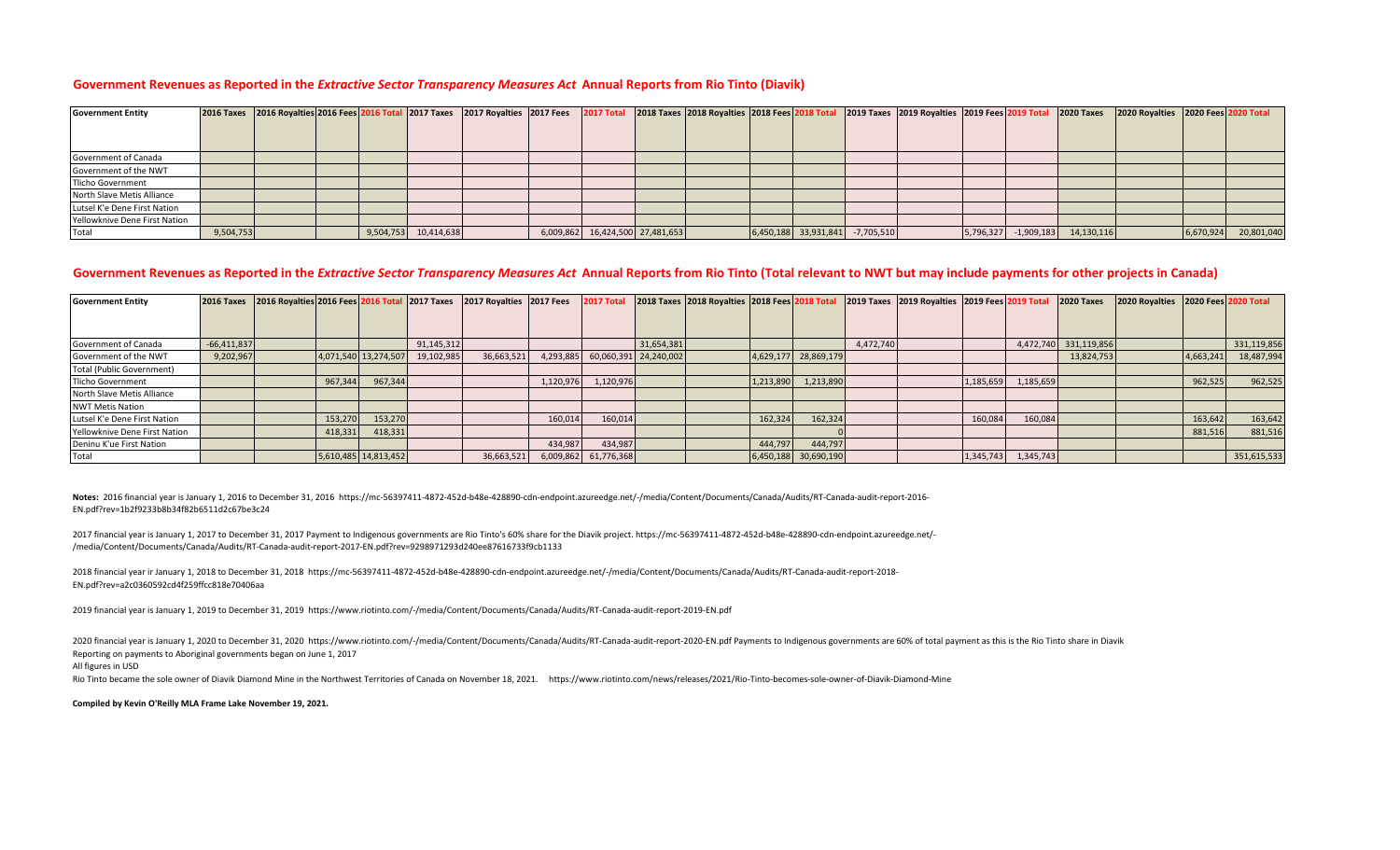#### **Government Revenues as Reported in the** *Extractive Sector Transparency Measures Act* **Annual Reports from Anglo American (Snap Lake)**

| <b>Government Entity</b>      | 2016 Taxes 2016 Royalties 2016 Fees 2016 Total 2017 Taxes 2017 Royalties 2017 Fees 2017 Total |         |         |  |                     | 2018 Taxes 2018 Royalties 2018 Fees 2018 Total |  |  |        |        | 2020 Total 12019 Royalties 2019 Fees 2019 Total 2020 Taxes 2020 Royalties 2020 Fees 2020 Total |         |         |
|-------------------------------|-----------------------------------------------------------------------------------------------|---------|---------|--|---------------------|------------------------------------------------|--|--|--------|--------|------------------------------------------------------------------------------------------------|---------|---------|
|                               |                                                                                               |         |         |  |                     |                                                |  |  |        |        |                                                                                                |         |         |
|                               |                                                                                               |         |         |  |                     |                                                |  |  |        |        |                                                                                                |         |         |
|                               |                                                                                               |         |         |  |                     |                                                |  |  |        |        |                                                                                                |         |         |
| Government of Canada          |                                                                                               |         |         |  |                     |                                                |  |  |        |        |                                                                                                |         |         |
| Government of the NWT         |                                                                                               |         |         |  |                     |                                                |  |  |        |        |                                                                                                |         |         |
| <b>Tlicho Government</b>      |                                                                                               |         |         |  |                     |                                                |  |  |        |        |                                                                                                |         |         |
| North Slave Metis Alliance    |                                                                                               |         |         |  |                     |                                                |  |  |        |        |                                                                                                |         |         |
| Lutsel K'e Dene First Nation  |                                                                                               |         |         |  |                     |                                                |  |  |        |        |                                                                                                |         |         |
| Yellowknive Dene First Nation |                                                                                               |         |         |  |                     |                                                |  |  |        |        |                                                                                                |         |         |
| Total                         |                                                                                               | 218,909 | 218,909 |  | 2,130,000 2,130,000 |                                                |  |  | 20,000 | 20,000 |                                                                                                | 242,000 | 242,000 |

#### **Government Revenues as Reported in the** *Extractive Sector Transparency Measures Act* **Annual Reports from Anglo American (Gacho K'ue)**

| <b>Government Entity</b>      | 2016 Taxes 2016 Royalties 2016 Fees 2016 Total 2017 Taxes 2017 Royalties 2017 Fees 2017 Total |           |  |  |                     |  |                     |  |                             | 2018 Taxes 2018 Royalties 2018 Fees 2018 Total 2019 Taxes 2019 Royalties 2019 Fees 2019 Total 2020 Taxes 2000 Royalties 2020 Fees 2020 Total |                             |
|-------------------------------|-----------------------------------------------------------------------------------------------|-----------|--|--|---------------------|--|---------------------|--|-----------------------------|----------------------------------------------------------------------------------------------------------------------------------------------|-----------------------------|
|                               |                                                                                               |           |  |  |                     |  |                     |  |                             |                                                                                                                                              |                             |
|                               |                                                                                               |           |  |  |                     |  |                     |  |                             |                                                                                                                                              |                             |
|                               |                                                                                               |           |  |  |                     |  |                     |  |                             |                                                                                                                                              |                             |
| Government of Canada          |                                                                                               |           |  |  |                     |  |                     |  |                             |                                                                                                                                              |                             |
| Government of the NWT         |                                                                                               |           |  |  |                     |  |                     |  |                             |                                                                                                                                              |                             |
| <b>Tlicho Government</b>      |                                                                                               |           |  |  |                     |  |                     |  |                             |                                                                                                                                              |                             |
| North Slave Metis Alliance    |                                                                                               |           |  |  |                     |  |                     |  |                             |                                                                                                                                              |                             |
| Lutsel K'e Dene First Nation  |                                                                                               |           |  |  |                     |  |                     |  |                             |                                                                                                                                              |                             |
| Yellowknive Dene First Nation |                                                                                               |           |  |  |                     |  |                     |  |                             |                                                                                                                                              |                             |
| Total                         |                                                                                               | 1,004,382 |  |  | 5,737,000 5,737,000 |  | 1,548,000 1,548,000 |  | 382,000 4,777,000 5,159,000 |                                                                                                                                              | 370,000 4,654,000 5,024,000 |

## **Government Revenues as Reported in the** *Extractive Sector Transparency Measures Act* **Annual Reports from Anglo Amerian (Total relevant to NWT but may include payments for other projects in Canada)**

| <b>Government Entity</b>      | 2016 Taxes 2016 Royalties 2016 Fees 2016 Total 2017 Taxes 2017 Royalties 2017 Fees 2017 Total |         |                     |  |         |                     |  |         |                     |  |           |           | 2018 Taxes 2018 Royalties 2018 Fees 2018 Total 2019 Taxes 2019 Royalties 2019 Fees 2019 Total 2020 Taxes 2000 Royalties 2020 Fees 2020 Total |           |                     |
|-------------------------------|-----------------------------------------------------------------------------------------------|---------|---------------------|--|---------|---------------------|--|---------|---------------------|--|-----------|-----------|----------------------------------------------------------------------------------------------------------------------------------------------|-----------|---------------------|
|                               |                                                                                               |         |                     |  |         |                     |  |         |                     |  |           |           |                                                                                                                                              |           |                     |
|                               |                                                                                               |         |                     |  |         |                     |  |         |                     |  |           |           |                                                                                                                                              |           |                     |
|                               |                                                                                               |         |                     |  |         |                     |  |         |                     |  |           |           |                                                                                                                                              |           |                     |
| Government of Canada          |                                                                                               |         |                     |  |         |                     |  |         |                     |  |           |           |                                                                                                                                              |           |                     |
| Government of the NWT         |                                                                                               |         |                     |  |         | 3,474,000 3,474,000 |  |         |                     |  | 98,000    | 98,000    | 4,951,000                                                                                                                                    |           | 311,000 5,262,000   |
| SubTotal (Public Government)  |                                                                                               |         |                     |  |         | 3,474,000 3,474,000 |  |         |                     |  | 98,000    | 98,000    | 4,951,000                                                                                                                                    |           | 311,000 5,262,000   |
|                               |                                                                                               |         |                     |  |         |                     |  |         |                     |  |           |           |                                                                                                                                              |           |                     |
| Tlicho Government             |                                                                                               | 215,782 | 215,782             |  | 210,000 | 210,000             |  | 407,000 | 407,000             |  | 1,301,000 | 1,301,000 |                                                                                                                                              | 1,282,000 | 1,282,000           |
| North Slave Metis Alliance    |                                                                                               | 122,199 | 122,199             |  | 105,000 | 105,000             |  | 109,000 | 109,000             |  | 264,000   | 264,000   |                                                                                                                                              | 244,000   | 244,000             |
| <b>NWT Metis Nation</b>       |                                                                                               |         |                     |  |         |                     |  | 109,000 | 109,000             |  | 266,000   | 266,000   |                                                                                                                                              | 245,000   | 245,000             |
| Lutsel K'e Dene First Nation  |                                                                                               | 529,359 | 529,359             |  | 268,000 | 268,000             |  | 407,000 | 407,000             |  | 1,301,000 | 1,301,000 |                                                                                                                                              | 1,287,000 | 1,287,000           |
| Yellowknive Dene First Nation |                                                                                               | 355,951 | 355,951             |  | 160,000 | 160,000             |  | 407,000 | 407,000             |  | 1,301,000 | 1,301,000 |                                                                                                                                              | 1,282,000 | 1,282,000           |
| Deninu K'ue First Nation      |                                                                                               |         |                     |  |         |                     |  | 109,000 | 109,000             |  | 266,000   | 266,000   |                                                                                                                                              | 245,000   | 245,000             |
| Total                         |                                                                                               |         | 1,223,291 1,223,291 |  |         | 4,217,000 4,217,000 |  |         | 1,548,000 1,548,000 |  | 4,797,000 | 4,797,000 |                                                                                                                                              |           | 4,585,000 4,585,000 |

**Notes:** 2016 financial year is January 1, 2016 to December 31, 2016 https://www.angloamerican.com/~/media/Files/A/Anglo-American-PLC-V2/documents/extractives-report-2016.pdf

2017 financial year is January 1, 2017 to December 31, 2017 https://www.angloamerican.com/~/media/Files/A/Anglo-American-PLC-V2/documents/annual-updates-2018/payments-to-government-2017.pdf 2018 financial year ir January 1, 2018 to December 31, 2018 https://www.angloamerican.com/~/media/Files/A/Anglo-American-Group/PLC/investors/annual-reporting/2019/payments-to-government-2018.pdf 2019 financial year is January 1, 2019 to December 31, 2019 https://www.angloamerican.com/~/media/Files/A/Anglo-American-Group/PLC/investors/annual-reporting/2020/payments-to-government-2019.pdf 2020 financial year is January 1. 2020 to December 31, 2020 https://www.angloamerican.com/~/media/Files/A/Anglo-American-Group/PLC/investors/annual-reporting/2021/payments-to-governments-2020.pdf Reporting on payments to Aboriginal governments began on June 1, 2017

All figures in USD

**Compiled by Kevin O'Reilly MLA Frame Lake October 1, 2021.**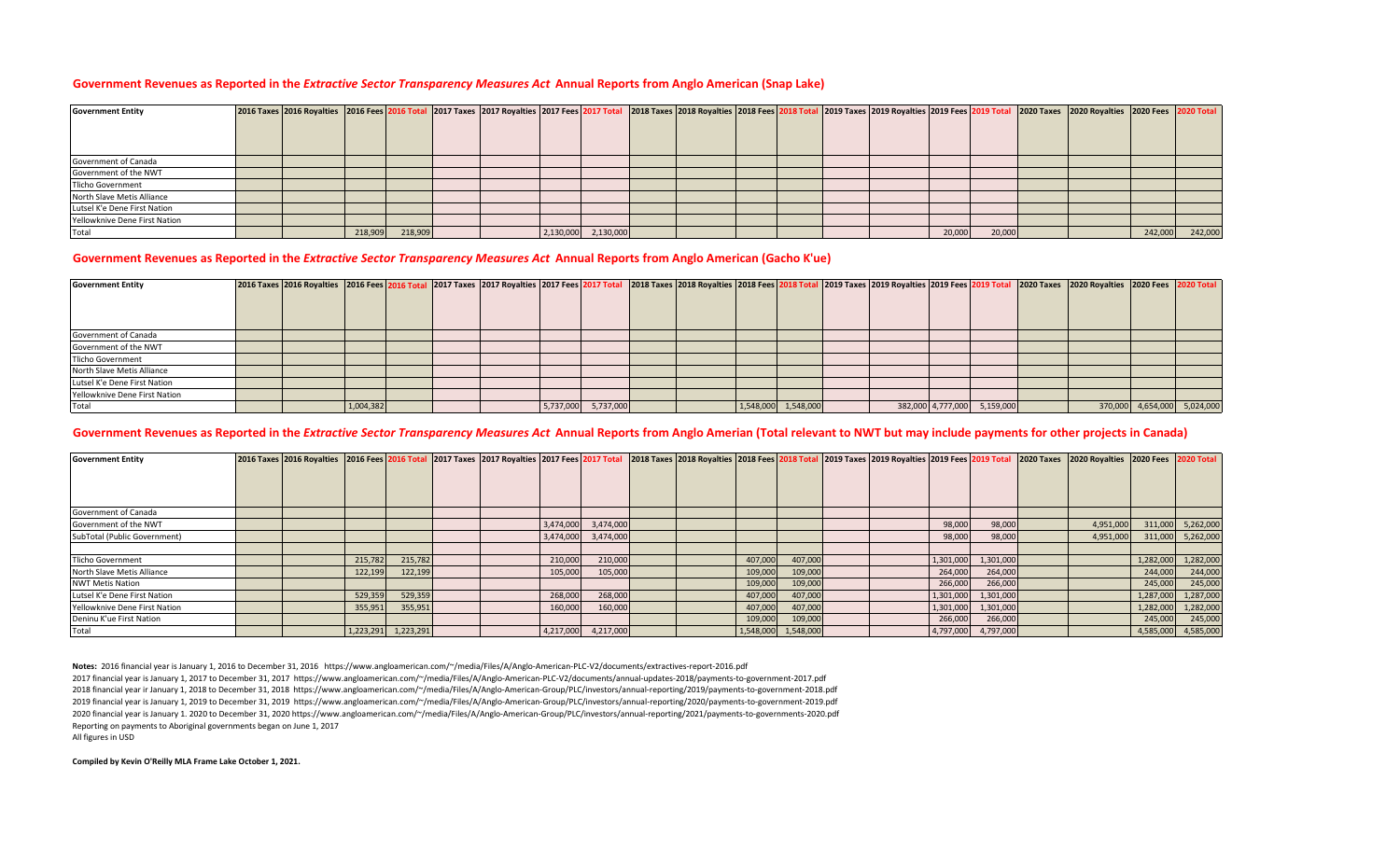## **Government Revenues as Reported in the** *Extractive Sector Transparency Measures Act* **Annual Reports from Mountain Province Diamonds (Gacho Kue)**

| <b>Government Entity</b>      | 2016 Taxes 2016 Royalties 2016 Fees 2016 Total |  | 2017 Taxes 2017 Royalties 2017 Fees 2017 Total 2018 Taxes 2018 Royalties 2018 Fees 2018 Total |  |         |         | 2019 Taxes 2019 Royalties 2019 Fees 2019 Total |  | 2020 Taxes 2020 Royalties 2020 Fees 2020 Total |  |
|-------------------------------|------------------------------------------------|--|-----------------------------------------------------------------------------------------------|--|---------|---------|------------------------------------------------|--|------------------------------------------------|--|
|                               |                                                |  |                                                                                               |  |         |         |                                                |  |                                                |  |
| Government of Canada          |                                                |  |                                                                                               |  |         |         |                                                |  |                                                |  |
| Government of the NWT         |                                                |  |                                                                                               |  | 574,000 | 574,000 | 567,299                                        |  |                                                |  |
| <b>Tlicho Government</b>      |                                                |  |                                                                                               |  |         |         |                                                |  |                                                |  |
| North Slave Metis Alliance    |                                                |  |                                                                                               |  |         |         |                                                |  |                                                |  |
| Lutsel K'e Dene First Nation  |                                                |  |                                                                                               |  |         |         |                                                |  |                                                |  |
| Yellowknive Dene First Nation |                                                |  |                                                                                               |  |         |         |                                                |  |                                                |  |
| Total                         |                                                |  |                                                                                               |  |         | 574,000 | 567299                                         |  |                                                |  |

# **Government Revenues as Reported in the** *Extractive Sector Transparency Measures Act* **Annual Reports from Mountain Province Diamonds (Kennady North Project)**

| <b>Government Entity</b>      | 2016 Taxes 2016 Royalties 2016 Fees 2016 Total |  |  | 2017 Taxes 2017 Royalties 2017 Fees 2017 Total 2018 Taxes 2018 Royalties 2018 Fees 2018 Total |  |        |        | 2019 Taxes 2019 Royalties 2019 Fees 2019 Total |        |  | 2020 Taxes 2020 Royalties 2020 Fees 2020 Total |  |
|-------------------------------|------------------------------------------------|--|--|-----------------------------------------------------------------------------------------------|--|--------|--------|------------------------------------------------|--------|--|------------------------------------------------|--|
|                               |                                                |  |  |                                                                                               |  |        |        |                                                |        |  |                                                |  |
| Government of Canada          |                                                |  |  |                                                                                               |  |        |        |                                                |        |  |                                                |  |
| Government of the NWT         |                                                |  |  |                                                                                               |  | 48,438 | 48,438 |                                                | 45,766 |  |                                                |  |
| Tlicho Government             |                                                |  |  |                                                                                               |  |        |        |                                                |        |  |                                                |  |
| North Slave Metis Alliance    |                                                |  |  |                                                                                               |  |        |        |                                                |        |  |                                                |  |
| Lutsel K'e Dene First Nation  |                                                |  |  |                                                                                               |  |        |        |                                                |        |  |                                                |  |
| Yellowknive Dene First Nation |                                                |  |  |                                                                                               |  |        |        |                                                |        |  |                                                |  |
| Total                         |                                                |  |  |                                                                                               |  |        | 48,438 |                                                | 45,766 |  |                                                |  |

# **Government Revenues as Reported in the** *Extractive Sector Transparency Measures Act* **Annual Reports from Mountain Province Diamonds (Total)**

| <b>Government Entity</b>      | 2016 Taxes 2016 Royalties 2016 Fees 2016 Total |  | 2017 Taxes 2017 Royalties 2017 Fees 2017 Total 2018 Taxes 2018 Royalties 2018 Fees 2018 Total |  |         |        |         | 2019 Taxes 2019 Royalties 2019 Fees 2019 Total |        |         | 2020 Taxes 2020 Royalties 2020 Fees 2020 Total |  |
|-------------------------------|------------------------------------------------|--|-----------------------------------------------------------------------------------------------|--|---------|--------|---------|------------------------------------------------|--------|---------|------------------------------------------------|--|
|                               |                                                |  |                                                                                               |  |         |        |         |                                                |        |         |                                                |  |
| Government of Canada          |                                                |  |                                                                                               |  |         |        |         |                                                |        |         |                                                |  |
| Government of the NWT         |                                                |  |                                                                                               |  | 574,000 | 48,438 | 622,438 | 567,299                                        | 45,766 | 613,065 |                                                |  |
| Total (Public Government)     |                                                |  |                                                                                               |  |         |        |         |                                                |        |         |                                                |  |
| <b>Tlicho Government</b>      |                                                |  |                                                                                               |  |         |        |         |                                                |        |         |                                                |  |
| North Slave Metis Alliance    |                                                |  |                                                                                               |  |         |        |         |                                                |        |         |                                                |  |
| <b>NWT Metis Nation</b>       |                                                |  |                                                                                               |  |         |        |         |                                                |        |         |                                                |  |
| Lutsel K'e Dene First Nation  |                                                |  |                                                                                               |  |         |        |         |                                                |        |         |                                                |  |
| Yellowknive Dene First Nation |                                                |  |                                                                                               |  |         |        |         |                                                |        |         |                                                |  |
| Deninu K'ue First Nation      |                                                |  |                                                                                               |  |         |        |         |                                                |        |         |                                                |  |
| Total                         |                                                |  |                                                                                               |  |         |        | 622,438 |                                                |        | 613,065 |                                                |  |

**Notes:** 2018 financial year is January 1, 2018 to December 31, 2018 http://www.mountainprovince.com/download/ESTMA+Reporting+PDF+Website.pdf

2019 financial year is January 1, 2019 to December 31, 2019 http://www.mountainprovince.com/download/ESTMA+Reporting+2019+for+website+1.pdf

Reporting on payments to Aboriginal governments began on June 1, 2017 All figures in CAD 2020 financial year is January 1, 2020 to December 31, 2020 report not yet filed

**Compiled by Kevin O'Reilly MLA Frame Lake October 1, 2021.**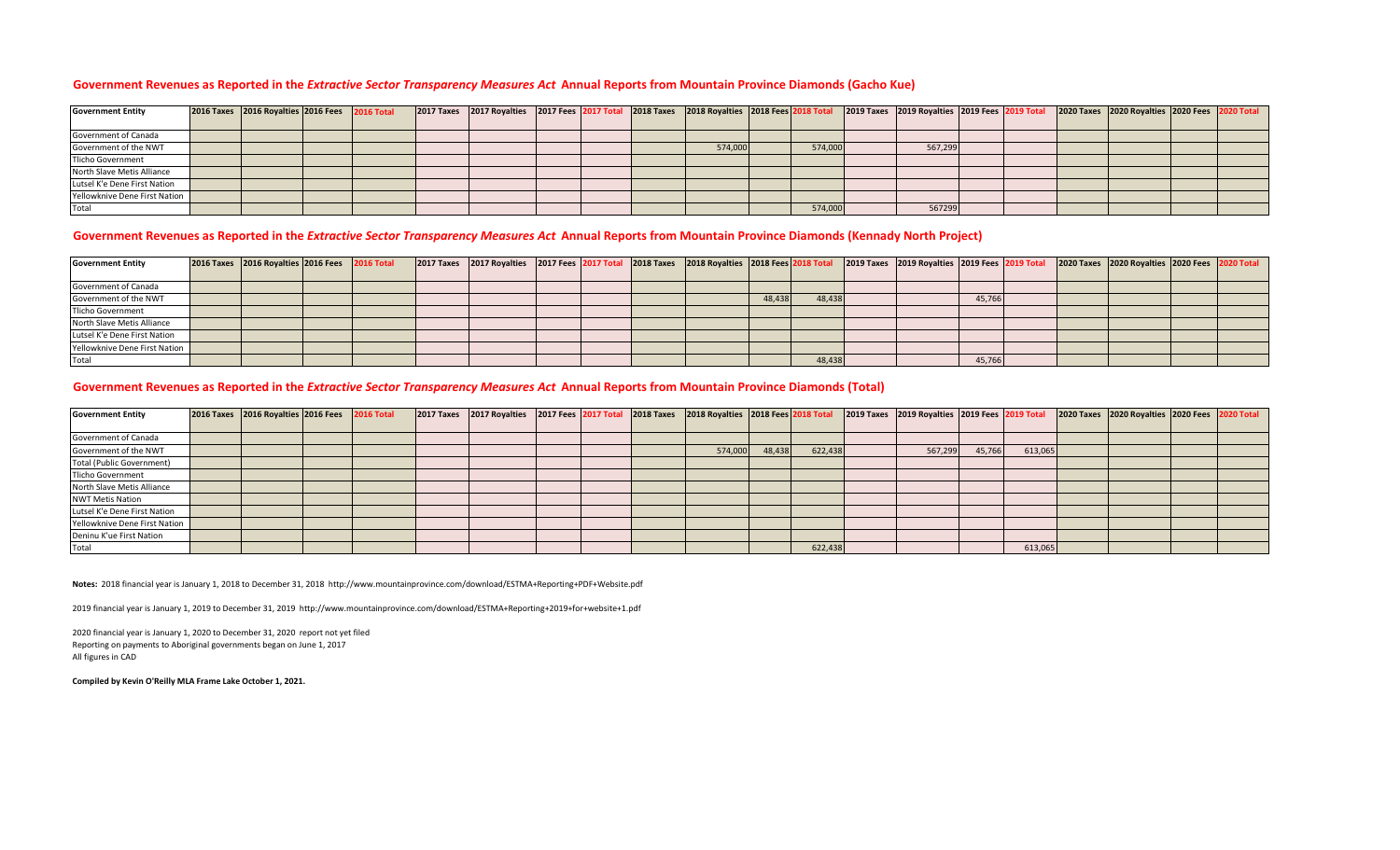#### **Government Revenues as Reported in the** *Extractive Sector Transparency Measures Act* **Annual Reports from Imperial Oil (Norman Wells)**

| <b>Government Entity</b> |          | 2016 Taxes 2016 Royalties 2016 Fees 2016 Total |        |            |           | 2017 Taxes 2017 Royalties 2017 Fees |  |                     | 2018 Taxes 2018 Rovalties 2018 Fees 2 |         |           |           | 2019 Taxes 2019 Royalties 2019 Fees |        |           |           | 2020 Taxes 2020 Royalties 2020 Fees 2020 Total |        |           |
|--------------------------|----------|------------------------------------------------|--------|------------|-----------|-------------------------------------|--|---------------------|---------------------------------------|---------|-----------|-----------|-------------------------------------|--------|-----------|-----------|------------------------------------------------|--------|-----------|
| Government of Canada     |          |                                                |        |            |           |                                     |  |                     |                                       |         |           |           |                                     |        |           |           |                                                |        |           |
| Government of the NWT    |          |                                                |        |            |           |                                     |  |                     |                                       |         |           |           |                                     |        |           |           |                                                |        |           |
| Tota.                    | ,460,000 | 20,490,000                                     | 40,000 | 22,990,000 | 2,420,000 | 5,560,000                           |  | 7,980,000 1,990,000 |                                       | 230,000 | 2,220,000 | 2,830,000 | 4,600,000                           | 20,000 | 7,450,000 | 5,930,000 | 940,000                                        | 10,000 | 6,880,000 |

### **Government Revenues as Reported in the** *Extractive Sector Transparency Measures Act* **Annual Reports from Imperial Oil (Offshore Beaufort 2016-17 and Mackenzie Delta 2018)**

| <b>Government Entity</b> | 2016 Taxes 2016 Royalties 2016 Fees 2016 Total |        |        | [2017 Taxes   2017 Royalties   2017 Fees   2017 Total   2018 Taxes   2018 Royalties   2018 Fees   201 |         |         |  |                     | 2019 Taxes 2019 Royalties 2019 Fees 2019 Total |  | 2020 Taxes 2020 Royalties 2020 Fees |  |
|--------------------------|------------------------------------------------|--------|--------|-------------------------------------------------------------------------------------------------------|---------|---------|--|---------------------|------------------------------------------------|--|-------------------------------------|--|
| Government of Canada     |                                                |        |        |                                                                                                       |         |         |  |                     |                                                |  |                                     |  |
| Government of the NWT    |                                                |        |        |                                                                                                       |         |         |  |                     |                                                |  |                                     |  |
| Tota                     |                                                | 10,000 | 10,000 |                                                                                                       | 250,000 | 250,000 |  | 1,930,000 1,930,000 |                                                |  |                                     |  |

### **Government Revenues as Reported in the** *Extractive Sector Transparency Measures Act* **Annual Reports from Imperial Oil (Total includes projects elsewhere in Canada)**

| <b>Government Entity</b>               | 2016 Taxes  | 2016 Royalties 2016 Fees |           | 2016 Total  | 2017 Taxes | 2017 Royalties 2017 Fees |           | 2017 Total             |                       | 2018 Taxes 2018 Royalties 2018 Fees 2018 Total |           |                    |            | 2019 Taxes 2019 Royalties 2019 Fees |           | 2019 Total  | <b>2020 Taxes</b> | 2020 Royalties 2020 Fees |            | 2020 Total |
|----------------------------------------|-------------|--------------------------|-----------|-------------|------------|--------------------------|-----------|------------------------|-----------------------|------------------------------------------------|-----------|--------------------|------------|-------------------------------------|-----------|-------------|-------------------|--------------------------|------------|------------|
| Government of Canada                   | 5,150,00    | 22,910,000               | 190,000   | 28,250,000  | 1,500,000  | 1.740.000                | 520,000   |                        | 3,760,000 16,550,000  | 1.160.000                                      |           | 410,000 18,120,000 |            | 5.240.000                           | 390,000   | 5,630,00    | 2,600,000         | 2.190.000                | 240,000    |            |
| Government of the NWT                  | 1,960,000   |                          | 5,410,000 | 7,370,000   |            | 5,360,000                |           | 5,360,000              |                       |                                                |           |                    |            |                                     |           |             |                   |                          |            |            |
| Alberta Government                     | 480,00      | 279,380,000 9,520,000    |           | 289,380,000 |            | 525,950,000              |           | 14,920,000 540,870,000 |                       | 563,650,000 19,950,000 583,600,00              |           |                    |            | 590,910,000                         | 18,180,00 | 609,090,000 |                   | 192,380,000              | 19,860,000 |            |
| Reg. Mun. of Wood Buffalo              | 123,810,000 |                          |           | 123,810,000 | 94,610,000 |                          |           |                        | 94,610,000 80,810,000 |                                                |           | 80,810,00          | 72,510,000 |                                     | 20,000    | 72,530,00   | 53,360,000        |                          |            |            |
| Mun. of Bonnyville No 87 (AB)          | 32,010,00   |                          |           | 32,010,00   | 30,130,000 |                          |           |                        | 30,130,000 29,480,000 |                                                |           | 29,480,00          | 28,490,000 |                                     |           | 28,490,00   | 28,420,000        |                          |            |            |
| Town of Norman Wells                   | 2,460,00    |                          |           | 2,460,00    | 2,420,000  |                          |           | 2,420,000              | 1,990,000             |                                                |           | 1,990,00           | 2,830,000  |                                     |           | 2,830,00    | 3,330,000         |                          |            |            |
| Government of BC                       | 10,000      | 960,000                  | 310,000   | 1.280.000   |            | 840,000                  |           | 840,000                | 70,000                |                                                | 70,000    | 140,00             | 70,000     | 60,000                              | 150,000   | 280.00      | 10.00             |                          | 810,000    |            |
| Northern Rockies Reg. Mun. (BC)        | 290,000     |                          |           | 290,000     |            |                          |           |                        |                       |                                                |           |                    |            |                                     |           |             |                   |                          |            |            |
| Inuvialuit Regional Corp               |             |                          |           |             |            |                          | 1,570,000 | 1,570,000              |                       |                                                | 1,300,000 | 1,300,00           |            |                                     |           |             |                   |                          |            |            |
| <b>Gwich'in Tribal Council</b>         |             |                          |           |             |            |                          | 1,110,000 | 1,110,000              |                       |                                                | 550,000   | 550,000            |            |                                     |           |             |                   |                          |            |            |
| Tulita District Land Corp.             |             |                          |           |             |            |                          | 760,000   | 760,000                |                       |                                                | 250,000   | 250,00             |            |                                     |           |             |                   |                          |            |            |
| K'ahsho Got'ine Lands Corp             |             |                          |           |             |            |                          | 200,000   | 200,000                |                       |                                                |           |                    |            |                                     |           |             |                   |                          |            |            |
| Mikisew Cree First Nation              |             |                          |           |             |            |                          | 300,000   | 300,000                |                       |                                                | 3,630,000 | 3,630,000          |            |                                     | 2,230,000 | 2,230,000   |                   |                          | 1,040,000  |            |
| Fort Mckay First Nation                |             |                          |           |             |            |                          | 490,000   | 490,000                |                       |                                                | 6,360,000 | 6,360,000          |            |                                     | 3,950,000 | 3,950,000   |                   |                          | 3,990,000  |            |
| Fort Mckay Metis Community Association |             |                          |           |             |            |                          |           |                        |                       |                                                | 1,130,000 | 1,130,00           |            |                                     | 1,210,000 | 1,210,000   |                   |                          | 1,060,000  |            |
| Beaver Lake Cree Nation                |             |                          |           |             |            |                          | 330,000   | 330,000                |                       |                                                |           |                    |            |                                     |           |             |                   |                          |            |            |
| Kai Taile Denesoline Trust             |             |                          |           |             |            |                          |           |                        |                       |                                                | 2.940.000 | 2,940,00           |            |                                     |           |             |                   |                          |            |            |
| Athabasca Chipewyan First Nation       |             |                          |           |             |            |                          | 210,000   | 210,000                |                       |                                                | 3,320,000 | 3,320,00           |            |                                     | 3,150,000 | 3,150,00    |                   |                          | 3,280,000  |            |
| <b>Heart Lake First Nation</b>         |             |                          |           |             |            |                          | 160,000   | 160,000                |                       |                                                |           |                    |            |                                     |           |             |                   |                          |            |            |
| <b>Cold Lake First Nations</b>         |             |                          |           |             |            |                          | 150,000   | 150,000                |                       |                                                | 250,000   | 250,00             |            |                                     | 2.390.000 | 2,390,00    |                   |                          | 1.730.000  |            |
| Metis Local #125 Fort Chipewyan        |             |                          |           |             |            |                          | 110,000   | 110,000                |                       |                                                | 970,000   | 970,00             |            |                                     | 940,000   | 940,00      |                   |                          | 920,000    |            |
| Fort McMurray #468 First Nation        |             |                          |           |             |            |                          | 110,000   | 110,000                |                       |                                                | 420,000   | 420,00             |            |                                     | 1,950,000 | 1,950,00    |                   |                          | 1,990,000  |            |
| Fort McMurray Community Trust          |             |                          |           |             |            |                          |           |                        |                       |                                                | 1,990,000 | 1,990,00           |            |                                     |           |             |                   |                          |            |            |
| Metis Nation Local #1935 Ft. McMurray  |             |                          |           |             |            |                          |           |                        |                       |                                                | 1,420,000 | 1,420,00           |            |                                     | 840,000   | 840,00      |                   |                          | 840,000    |            |
| Onion Lake Cree Nation                 |             |                          |           |             |            |                          |           |                        |                       |                                                | 210,000   | 210,000            |            |                                     |           |             |                   |                          |            |            |
| Kehewin Cree Nation                    |             |                          |           |             |            |                          |           |                        |                       |                                                | 110,000   | 110,00             |            |                                     |           |             |                   |                          |            |            |
| Elizabeth Metis Settlement             |             |                          |           |             |            |                          |           |                        |                       |                                                |           |                    |            |                                     | 430,000   | 430,000     |                   |                          | 550,000    |            |
| Whitefish Lake First Nation            |             |                          |           |             |            |                          |           |                        |                       |                                                |           |                    |            |                                     | 190,000   | 190,000     |                   |                          | 220,000    |            |
| Total                                  |             |                          |           | 484,850,000 |            |                          |           | 683,490,000            |                       |                                                |           | 738,990,000        |            |                                     |           | 736,130,000 |                   |                          |            |            |

**Notes:** 2016 financial year is January 1, 2016 to December 31, 2016 https://www.imperialoil.ca/-/media/Imperial/Files/Annual-and-quarterly-reports/2016\_Extractive-Sector-Transparency-Measures-Act-report.pdf

2018 financial year is January 1, 2018 to December 31, 2018 https://www.imperialoil.ca/-/media/Imperial/Files/Annual-and-quarterly-reports/2018\_Extractive-Sector-Transparency-Measures-Act-report.pdf 2019 financial year is January 1, 2019 to December 31, 2019 https://www.imperialoil.ca/-/media/Imperial/Files/Annual-and-quarterly-reports/2019\_Extractive-Sector-Transparency-Measures-Act-report.pdf Reporting on payments to Aboriginal governments began on June 1, 2017 2020 financial year is January 1, 2020 to December 31, 2020 https://www.imperialoil.ca/-/media/Imperial/Files/Annual-and-quarterly-reports/2020\_Extractive-Sector-Transparency-Measures-Act-report.pdf 2017 financial year is January 1, 2017 to December 31, 2017 https://www.imperialoil.ca/-/media/Imperial/Files/Annual-and-quarterly-reports/2017\_Extractive-Sector-Transparency-Measures-Act-report.pdf

All figures in CAD

**Compiled by Kevin O'Reilly MLA Frame Lake October 1, 2021.**